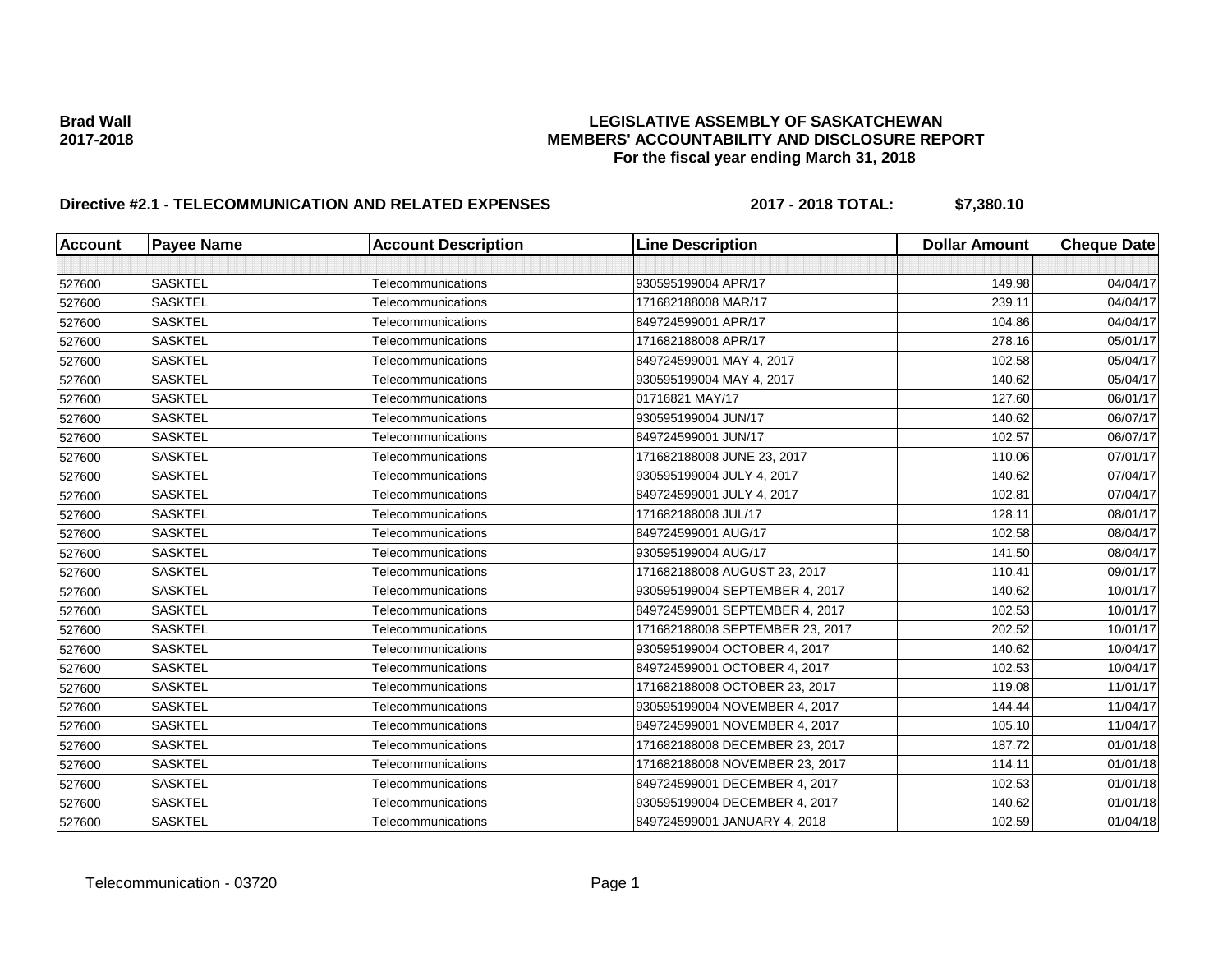### **Brad Wall LEGISLATIVE ASSEMBLY OF SASKATCHEWAN 2017-2018 MEMBERS' ACCOUNTABILITY AND DISCLOSURE REPORT For the fiscal year ending March 31, 2018**

# **Directive #2.1 - TELECOMMUNICATION AND RELATED EXPENSES 2017 - 2018 TOTAL: \$7,380.10**

| <b>Account</b> | <b>Payee Name</b> | <b>Account Description</b> | <b>Line Description</b>                   | <b>Dollar Amount</b> | <b>Cheque Date</b> |
|----------------|-------------------|----------------------------|-------------------------------------------|----------------------|--------------------|
|                |                   |                            |                                           |                      |                    |
| 527600         | <b>SASKTEL</b>    | Telecommunications         | 930595199004 JANUARY 4, 2018              | 140.73               | 01/04/18           |
| 527600         | <b>SASKTEL</b>    | Telecommunications         | 930595199004 FEBRUARY 4, 2018             | 7.06                 | 03/01/18           |
| 527600         | <b>SASKTEL</b>    | Telecommunications         | 849724599001 FEBRUARY 4, 2018             | 3.91                 | 03/01/18           |
| 527600         | <b>SASKTEL</b>    | Telecommunications         | 171682188008 JANUARY 23, 2018             | 80.87                | 03/01/18           |
| 527600         | <b>SASKTEL</b>    | Telecommunications         | RTV - BRAD WALL - PERSONAL USE            | (17.50)              | 03/19/18           |
| 527600         | <b>SHAW CABLE</b> | Telecommunications         | APRIL 16 - MAY 5, 2017                    | 64.16                | 04/01/17           |
| 527600         | <b>SHAW CABLE</b> | Telecommunications         | 055-6077-4148 APR - MAY                   | 64.16                | 05/01/17           |
| 527600         | <b>SHAW CABLE</b> | Telecommunications         | 055-6077-4148 MAY - JUN                   | 63.49                | 05/01/17           |
| 527600         | <b>SHAW CABLE</b> | <b>Telecommunications</b>  | 055-6077-4148 JUL/JUL                     | 63.49                | 05/16/17           |
| 527600         | <b>SHAW CABLE</b> | Telecommunications         | 055-6077-4148 JUL/AUG/17                  | 64.55                | 06/16/17           |
| 527600         | <b>SHAW CABLE</b> | Telecommunications         | 055-6077-4148 SEP 16-OCT 15, 2017         | 67.06                | 08/16/17           |
| 527600         | <b>SHAW CABLE</b> | Telecommunications         | 055-6077-4148 OCT 16-NOV 15, 2017         | 65.61                | 10/01/17           |
| 527600         | <b>SHAW CABLE</b> | Telecommunications         | NOVEMBER 16 - DECEMBER 15, 2017           | 65.61                | 10/16/17           |
| 527600         | <b>SHAW CABLE</b> | Telecommunications         | DECEMBER 16, 2017 - JANUARY 15, 2018      | 65.61                | 12/01/17           |
| 527600         | <b>SHAW CABLE</b> | Telecommunications         | JANUARY 16 - FEBRUARY 15, 2018            | 65.61                | 01/01/18           |
| 527600         | <b>SHAW CABLE</b> | Telecommunications         | FEBRUARY 16 - MARCH 15, 2018              | 65.61                | 02/01/18           |
| 527600         | <b>SHAW CABLE</b> | Telecommunications         | MARCH 16 - APRIL 15, 2018                 | 65.61                | 03/01/18           |
| 527600         | SMITH, NOLA L     | Telecommunications         | C.A. CELL 02481185 MAR/16                 | 25.75                | 04/18/17           |
| 527600         | SMITH, NOLA L     | Telecommunications         | REIMB: 248118588009 APRIL 16, 2017        | 61.51                | 05/01/17           |
| 527600         | SMITH, NOLA L     | Telecommunications         | C.A. CELL 02481185/JUN                    | 59.96                | 06/20/17           |
| 527600         | SMITH, NOLA L     | Telecommunications         | REIMB: 248118588009 JULY 16, 2017         | 55.96                | 07/16/17           |
| 527600         | SMITH, NOLA L     | Telecommunications         | C.A. CELL 02481185 AUG/17                 | 74.31                | 08/21/17           |
| 527600         | SMITH, NOLA L     | Telecommunications         | REIMB: 248118588009 SEPTEMBER 16,<br>2017 | 60.78                | 10/01/17           |
| 527600         | SMITH, NOLA L     | Telecommunications         | REIMB: 248118588009 OCTOBER 16, 2017      | 45.78                | 10/16/17           |
| 527600         | SMITH, NOLA L     | Telecommunications         | REIMB: 02481185 NOVEMBER 16, 2017         | 51.33                | 11/16/17           |
| 527600         | SMITH, NOLA L     | Telecommunications         | REIMB: 248118588009 DECEMBER 16, 2017     | 71.54                | 01/01/18           |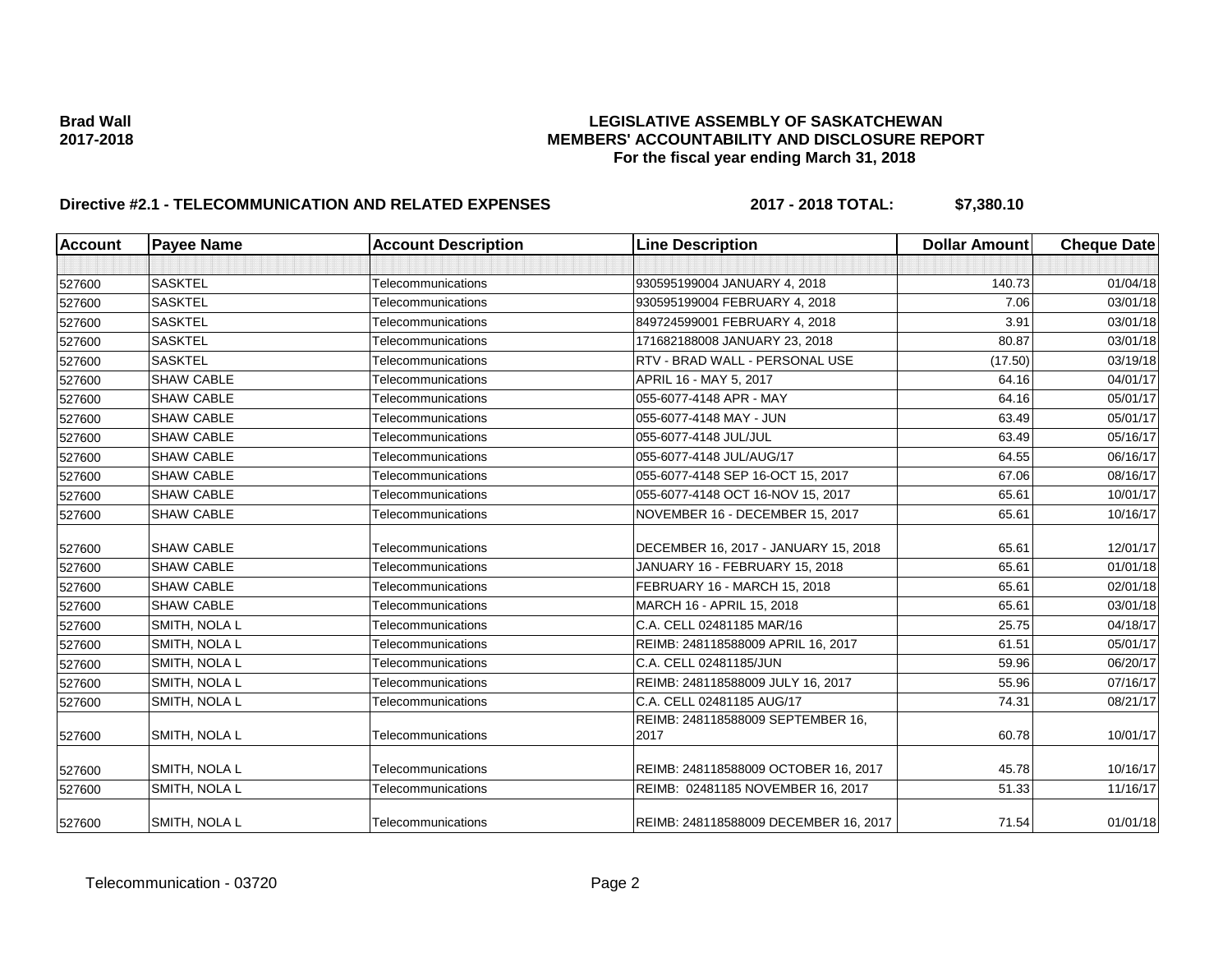### **Brad Wall LEGISLATIVE ASSEMBLY OF SASKATCHEWAN 2017-2018 MEMBERS' ACCOUNTABILITY AND DISCLOSURE REPORT For the fiscal year ending March 31, 2018**

# **Directive #2.1 - TELECOMMUNICATION AND RELATED EXPENSES 2017 - 2018 TOTAL: \$7,380.10**

| <b>Account</b> | <b>Payee Name</b> | <b>Account Description</b> | <b>Line Description</b>              | Dollar Amount | <b>Cheque Date</b> |
|----------------|-------------------|----------------------------|--------------------------------------|---------------|--------------------|
|                |                   |                            |                                      |               |                    |
| 527600         | SMITH, NOLA L     | Telecommunications         | REIMB: 248118588009 JANUARY 16, 2018 | 57.42         | 01/16/18           |
| 527600         | WALL, BRAD J.     | Telecommunications         | REIMB; 055-5095-5632 MAY/17          | 82.50         | 04/01/17           |
| 527600         | WALL, BRAD J.     | <b>Telecommunications</b>  | APRIL 1 - 30, 2017                   | 82.50         | 04/01/17           |
| 527600         | WALL, BRAD J.     | Telecommunications         | REIMB; 055-5095-5632 JUN/17          | 82.50         | 05/01/17           |
| 527600         | WALL, BRAD J.     | Telecommunications         | REIMB: 055-5095-5632 JUL 1-31, 2017  | 83.25         | 10/01/17           |
| 527600         | WALL, BRAD J.     | Telecommunications         | REIMB: 055-5095-5632 OCT 1-31, 2017  | 88.80         | 10/01/17           |
| 527600         | WALL, BRAD J.     | Telecommunications         | REIMB: 055-5095-5632 AUG 1-31, 2017  | 88.80         | 10/01/17           |
| 527600         | WALL, BRAD J.     | Telecommunications         | REIMB: OCTOBER 1 - NOVEMBER 1, 2017  | 88.80         | 11/01/17           |
| 527600         | WALL, BRAD J.     | Telecommunications         | REIMB: DECEMBER 1 - 31, 2017         | 88.80         | 01/01/18           |
| 527600         | WALL, BRAD J.     | Telecommunications         | REIMB: FEBRUARY 1 - 28, 2017         | 88.80         | 01/01/18           |
| 527600         | WALL, BRAD J.     | Telecommunications         | REIMB: JANUARY 1 - 31, 2018          | 88.80         | 01/01/18           |
| 530600         | <b>SASKTEL</b>    | Placement - Tender Ads     | 930595199004 APR/17                  | 94.60         | 04/04/17           |
| 530600         | <b>SASKTEL</b>    | Placement - Tender Ads     | 930595199004 MAY 4, 2017             | 94.60         | 05/04/17           |
| 530600         | <b>SASKTEL</b>    | Placement - Tender Ads     | 930595199004 JUN/17                  | 94.60         | 06/07/17           |
| 530600         | <b>SASKTEL</b>    | Placement - Tender Ads     | 930595199004 JULY 4, 2017            | 94.60         | 07/04/17           |
| 530600         | <b>SASKTEL</b>    | Placement - Tender Ads     | 930595199004 AUG/17                  | 94.60         | 08/04/17           |
| 530600         | <b>SASKTEL</b>    | Placement - Tender Ads     | 930595199004 SEPTEMBER 4, 2017       | 94.60         | 10/01/17           |
| 530600         | <b>SASKTEL</b>    | Placement - Tender Ads     | 930595199004 OCTOBER 4, 2017         | 94.60         | 10/04/17           |
| 530600         | <b>SASKTEL</b>    | Placement - Tender Ads     | 930595199004 NOVEMBER 4, 2017        | 94.60         | 11/04/17           |
| 530600         | <b>SASKTEL</b>    | Placement - Tender Ads     | 930595199004 DECEMBER 4, 2017        | 94.60         | 01/01/18           |
| 530600         | <b>SASKTEL</b>    | Placement - Tender Ads     | 930595199004 JANUARY 4, 2018         | 94.60         | 01/04/18           |
| 530600         | <b>SASKTEL</b>    | Placement - Tender Ads     | 930595199004 FEBRUARY 4, 2018        | 83.37         | 03/01/18           |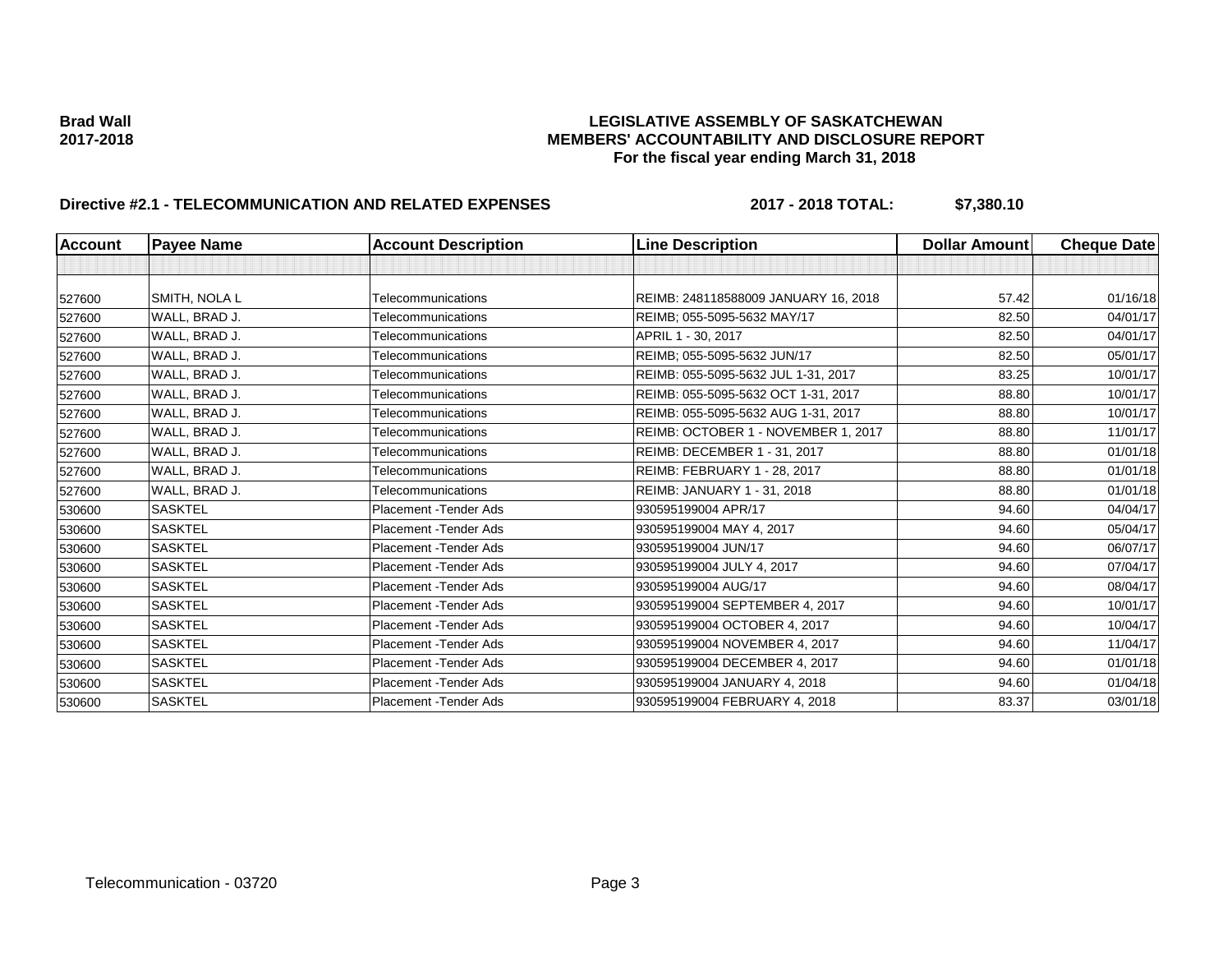### **LEGISLATIVE ASSEMBLY OF SASKATCHEWAN MEMBERS' ACCOUNTABILITY AND DISCLOSURE REPORT For the fiscal year ending March 31, 2018**

## **Directive #3.1 - MLA TRAVEL AND LIVING EXPENSES 2017 - 2018 TOTAL: \$8,542.95**

| <b>Account</b> | <b>Payee Name</b>            | <b>Account Description</b>  | <b>Line Description</b>           | <b>Dollar Amount</b> | <b>Cheque Date</b> |
|----------------|------------------------------|-----------------------------|-----------------------------------|----------------------|--------------------|
|                |                              |                             |                                   |                      |                    |
|                | MINISTER OF FINANCE-MINISTRY |                             |                                   |                      |                    |
| 541900         | OF CENTRAL SERVICES          | Elected Rep - Travel        | CVA TRAVEL; APRIL/17              | 1,096.49             | 07/01/17           |
|                | MINISTER OF FINANCE-MINISTRY |                             |                                   |                      |                    |
| 541900         | OF CENTRAL SERVICES          | <b>Elected Rep - Travel</b> | CVA TRAVEL; MAY/17                | 1,008.28             | 07/01/17           |
|                | MINISTER OF FINANCE-MINISTRY |                             |                                   |                      |                    |
| 541900         | OF CENTRAL SERVICES          | Elected Rep - Travel        | <b>CVA JUNE TRAVEL</b>            | 11.93                | 08/01/17           |
|                | MINISTER OF FINANCE-MINISTRY |                             |                                   |                      |                    |
| 541900         | OF CENTRAL SERVICES          | <b>Elected Rep - Travel</b> | CVADEXC01 JULY 2017               | 172.82               | 09/01/17           |
|                | MINISTER OF FINANCE-MINISTRY |                             |                                   |                      |                    |
| 541900         | OF CENTRAL SERVICES          | <b>Elected Rep - Travel</b> | MIN0010 CVADEXC01 MLA TRAVEL      | 86.37                | 10/01/17           |
|                | MINISTER OF FINANCE-MINISTRY |                             |                                   |                      |                    |
| 541900         | OF CENTRAL SERVICES          | Elected Rep - Travel        | MIN0010 CVA SEPTEMBER 2017        | 7.21                 | 10/20/17           |
|                | MINISTER OF FINANCE-MINISTRY |                             |                                   |                      |                    |
| 541900         | OF CENTRAL SERVICES          | <b>Elected Rep - Travel</b> | CVADEXC01 MIN0010                 | 532.26               | 11/16/17           |
|                | MINISTER OF FINANCE-MINISTRY |                             |                                   |                      |                    |
| 541900         | OF CENTRAL SERVICES          | Elected Rep - Travel        | MIN0010 B.WALL NOVEMBER 2017 CVA  | 1,663.48             | 12/14/17           |
|                | MINISTER OF FINANCE-MINISTRY |                             |                                   |                      |                    |
| 541900         | OF CENTRAL SERVICES          | Elected Rep - Travel        | DECEMBER 2017 MLA CVA TRAVEL      | 468.47               | 01/18/18           |
|                | MINISTER OF FINANCE-MINISTRY |                             |                                   |                      |                    |
| 541900         | OF CENTRAL SERVICES          | Elected Rep - Travel        | JANUARY 2018 MLA CVA TRAVEL       | 17.88                | 02/15/18           |
| 541900         | WALL, BRAD J.                | Elected Rep - Travel        | MLA TRAVEL; APR 1 - 13            | 325.18               | 04/13/17           |
| 541900         | WALL, BRAD J.                | Elected Rep - Travel        | MLA TRAVEL; APR 24 - 28           | 283.94               | 05/01/17           |
| 541900         | WALL, BRAD J.                | Elected Rep - Travel        | MLA TRAVEL MAY 1 - 18, 2017       | 687.62               | 05/23/17           |
| 541900         | WALL, BRAD J.                | Elected Rep - Travel        | MLA TRAVEL; JUL 14 - AUG 9        | 277.04               | 08/10/17           |
| 541900         | WALL, BRAD J.                | <b>Elected Rep - Travel</b> | MLA TRAVEL OCTOBER 25 - 31, 2017  | 296.59               | 11/01/17           |
| 541900         | WALL, BRAD J.                | Elected Rep - Travel        | MLA TRAVEL NOVEMBER 1 - 16, 2017  | 800.37               | 11/20/17           |
| 541900         | WALL, BRAD J.                | Elected Rep - Travel        | MLA TRAVEL NOVEMBER 20 - 30, 2017 | 337.74               | 12/01/17           |
| 541900         | WALL, BRAD J.                | <b>Elected Rep - Travel</b> | MLA TRAVEL DECEMBER 1-7, 2017     | 469.28               | 12/18/17           |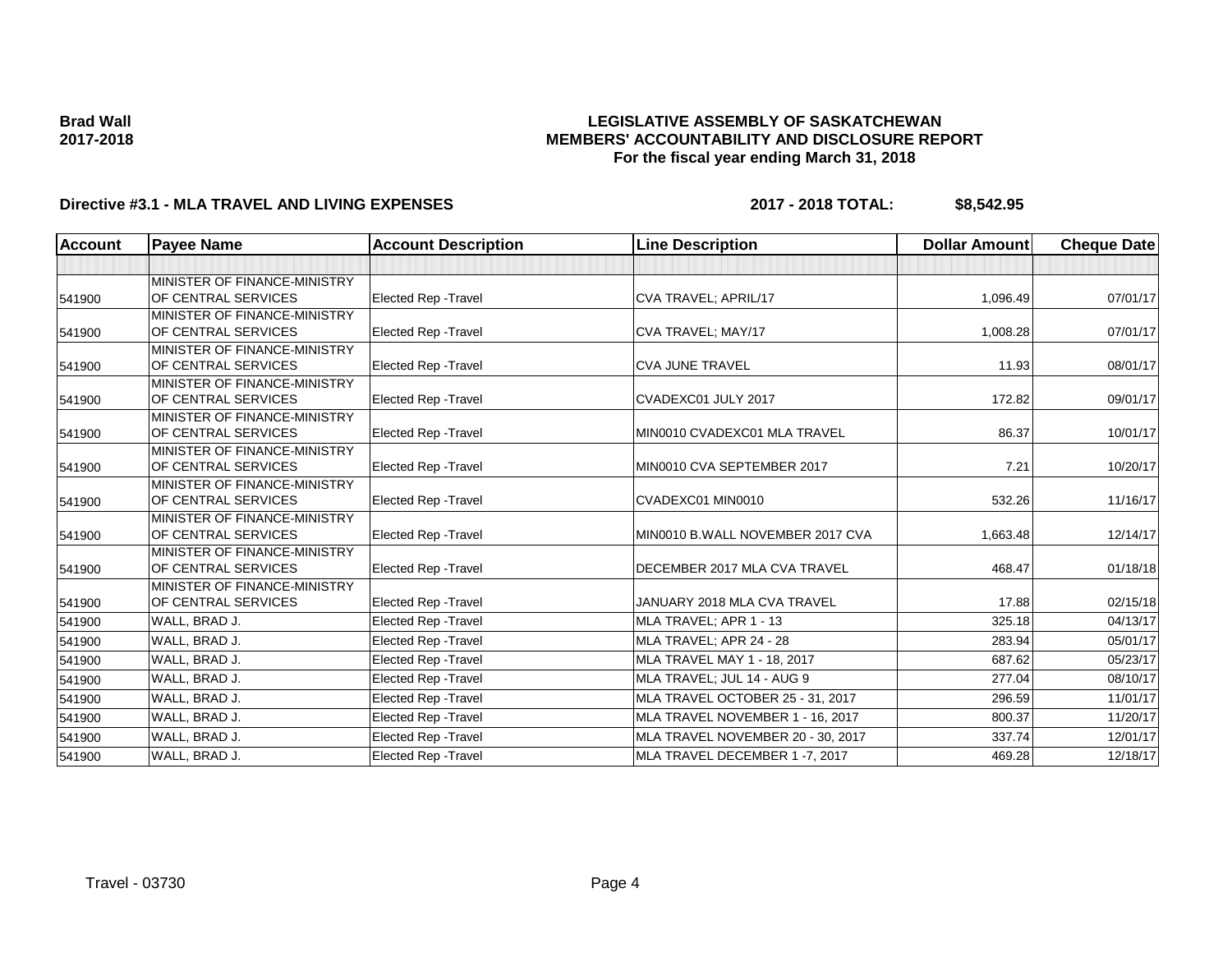## **LEGISLATIVE ASSEMBLY OF SASKATCHEWAN MEMBERS' ACCOUNTABILITY AND DISCLOSURE REPORT For the fiscal year ending March 31, 2018**

| <b>Account</b> | <b>Payee Name</b>                                   | <b>Account Description</b>                | <b>Line Description</b>               | <b>Dollar Amount</b> | <b>Cheque Date</b> |
|----------------|-----------------------------------------------------|-------------------------------------------|---------------------------------------|----------------------|--------------------|
|                |                                                     |                                           |                                       |                      |                    |
| 522000         | PINNACLE FINANCIAL SERVICES                         | Rent of Ground, Buildings and Other Space | <b>APRIL CONSTITUENCY OFFICE RENT</b> | 1,100.00             | 04/01/17           |
| 522000         | PINNACLE FINANCIAL SERVICES                         | Rent of Ground, Buildings and Other Space | <b>MAY OFFICE RENT</b>                | 1,100.00             | 05/01/17           |
| 522000         | <b>PINNACLE FINANCIAL SERVICES</b>                  | Rent of Ground, Buildings and Other Space | JUNE OFFICE RENT                      | 1,100.00             | 05/18/17           |
| 522000         | PINNACLE FINANCIAL SERVICES                         | Rent of Ground, Buildings and Other Space | JULY 2017 MLA OFFICE RENT             | 1,100.00             | 06/07/17           |
| 522000         | PINNACLE FINANCIAL SERVICES                         | Rent of Ground, Buildings and Other Space | <b>AUG. OFFICE RENT</b>               | 1,100.00             | 07/12/17           |
| 522000         | PINNACLE FINANCIAL SERVICES                         | Rent of Ground, Buildings and Other Space | <b>SEP. OFFICE RENT</b>               | 1,100.00             | 08/23/17           |
| 522000         | PINNACLE FINANCIAL SERVICES                         | Rent of Ground, Buildings and Other Space | OCTOBER 2017 MLA OFFICE RENT          | 1,100.00             | 09/15/17           |
| 522000         | PINNACLE FINANCIAL SERVICES                         | Rent of Ground, Buildings and Other Space | NOVEMBER 2017 MLA OFFICE RENT         | 1,100.00             | 10/18/17           |
| 522000         | PINNACLE FINANCIAL SERVICES                         | Rent of Ground, Buildings and Other Space | DECEMBER 2017 MLA OFFICE RENT         | 1,100.00             | 11/10/17           |
| 522000         | PINNACLE FINANCIAL SERVICES                         | Rent of Ground, Buildings and Other Space | JANUARY 2018 MLA OFFICE RENT          | 1,100.00             | 12/20/17           |
| 522000         | PINNACLE FINANCIAL SERVICES                         | Rent of Ground, Buildings and Other Space | <b>FEBRUARY 2018 MLA OFFICE RENT</b>  | 1,100.00             | 01/11/18           |
| 522000         | PINNACLE FINANCIAL SERVICES                         | Rent of Ground, Buildings and Other Space | MARCH 2018 MLA OFFICE RENT            | 1,100.00             | 02/08/18           |
| 522500         | SASKATCHEWAN GOVERNMENT<br><b>INSURANCE</b>         | <b>Insurance Premiums</b>                 | INSURANCE POLICY #C70133246-6 2017/18 | 545.90               | 12/01/17           |
| 525000         | MINISTER OF FINANCE-MINISTRY<br>OF CENTRAL SERVICES | Postal, Courier, Freight and Related      | <b>FEBRUARY 2017 MAIL SERVICE</b>     | 35.10                | 05/01/17           |
| 525000         | MINISTER OF FINANCE-MINISTRY<br>OF CENTRAL SERVICES | Postal, Courier, Freight and Related      | <b>APRIL MAIL SERVICES</b>            | 40.97                | 06/09/17           |
| 525000         | MINISTER OF FINANCE-MINISTRY<br>OF CENTRAL SERVICES | Postal, Courier, Freight and Related      | <b>MAY MAIL SERVICE</b>               | 40.97                | 08/01/17           |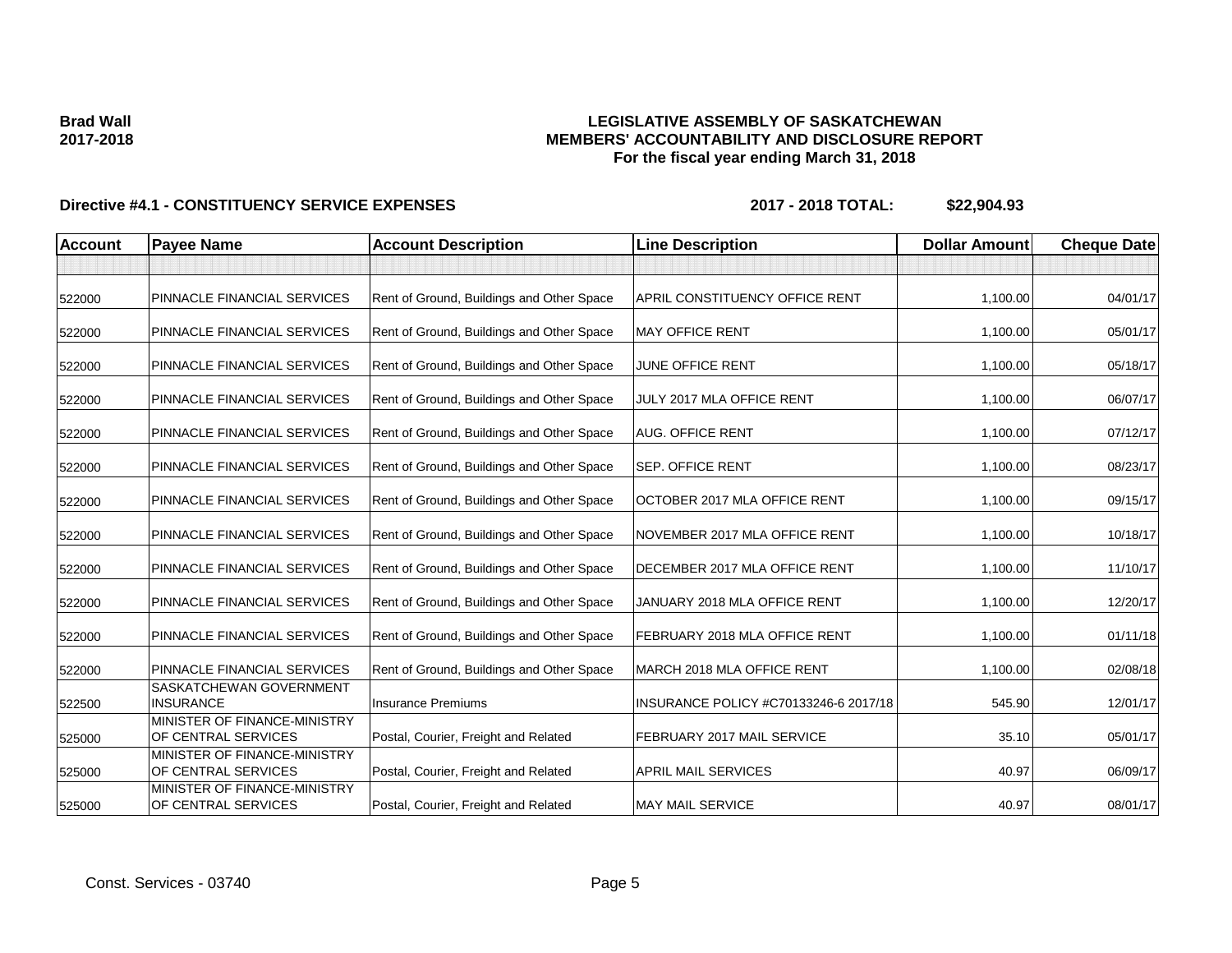## **LEGISLATIVE ASSEMBLY OF SASKATCHEWAN MEMBERS' ACCOUNTABILITY AND DISCLOSURE REPORT For the fiscal year ending March 31, 2018**

| <b>Account</b> | <b>Payee Name</b>                                          | <b>Account Description</b>           | <b>Line Description</b>      | <b>Dollar Amount</b> | <b>Cheque Date</b> |
|----------------|------------------------------------------------------------|--------------------------------------|------------------------------|----------------------|--------------------|
|                |                                                            |                                      |                              |                      |                    |
| 525000         | MINISTER OF FINANCE-MINISTRY<br>OF CENTRAL SERVICES        | Postal, Courier, Freight and Related | JUNE 2017 MAIL SERVICES      | 41.00                | 08/01/17           |
| 525000         | MINISTER OF FINANCE-MINISTRY<br>OF CENTRAL SERVICES        | Postal, Courier, Freight and Related | JULY 2017 MAIL SERVICES      | 42.05                | 10/01/17           |
| 525000         | MINISTER OF FINANCE-MINISTRY<br>OF CENTRAL SERVICES        | Postal, Courier, Freight and Related | AUGUST 2017 MAIL SERVICES    | 42.05                | 10/01/17           |
| 525000         | MINISTER OF FINANCE-MINISTRY<br>OF CENTRAL SERVICES        | Postal, Courier, Freight and Related | SEPTEMBER 2017 MAIL SERVICES | 42.09                | 12/01/17           |
| 525000         | MINISTER OF FINANCE-MINISTRY<br>OF CENTRAL SERVICES        | Postal, Courier, Freight and Related | NOVEMBER 2017 MAIL SERVICES  | 42.09                | 01/01/18           |
| 525000         | MINISTER OF FINANCE-MINISTRY<br>OF CENTRAL SERVICES        | Postal, Courier, Freight and Related | OCTOBER 2017 MAIL SERVICES   | 42.09                | 01/01/18           |
| 525000         | MINISTER OF FINANCE-MINISTRY<br>OF CENTRAL SERVICES        | Postal, Courier, Freight and Related | DECEMBER 2017 MAIL SERVICES  | 42.09                | 03/01/18           |
| 525000         | MINISTER OF FINANCE-MINISTRY<br>OF CENTRAL SERVICES        | Postal, Courier, Freight and Related | JANUARY 2018 MAIL SERVICES   | 42.09                | 03/08/18           |
| 525000         | PUROLATOR INC.                                             | Postal, Courier, Freight and Related | <b>COURIER SERVICE</b>       | 16.72                | 04/01/17           |
| 525000         | PUROLATOR INC.                                             | Postal, Courier, Freight and Related | ACCT 9718493 POSTAGE         | 18.75                | 07/01/17           |
| 525000         | <b>PUROLATOR INC.</b>                                      | Postal, Courier, Freight and Related | 9718493 COURIER SERVICE      | 16.90                | 01/01/18           |
| 525000         | SMITH, NOLA L                                              | Postal, Courier, Freight and Related | OFFICE SUPPLIES/POSTAGE      | 109.60               | 12/18/17           |
| 529000         | <b>CANADIAN LINEN &amp; UNIFORM</b><br>SERVICE INC.        | <b>General Contractual Services</b>  | <b>MAT CLEANING SERVICE</b>  | 37.10                | 05/01/17           |
| 529000         | <b>CANADIAN LINEN &amp; UNIFORM</b><br>SERVICE INC.        | <b>General Contractual Services</b>  | <b>MAT CLEANING</b>          | 37.10                | 05/11/17           |
| 529000         | <b>CANADIAN LINEN &amp; UNIFORM</b><br>SERVICE INC.        | <b>General Contractual Services</b>  | <b>MAT CLEANING</b>          | 37.10                | 06/08/17           |
| 529000         | <b>CANADIAN LINEN &amp; UNIFORM</b><br><b>SERVICE INC.</b> | <b>General Contractual Services</b>  | <b>MAT CLEANING SERVICE</b>  | 37.10                | 08/01/17           |
| 529000         | CANADIAN LINEN & UNIFORM<br>SERVICE INC.                   | <b>General Contractual Services</b>  | MAT RENTAL/CLEANING SERVICE  | 37.10                | 08/03/17           |
| 529000         | <b>CANADIAN LINEN &amp; UNIFORM</b><br>SERVICE INC.        | <b>General Contractual Services</b>  | <b>MAT CLEANING SERVICE</b>  | 37.10                | 09/01/17           |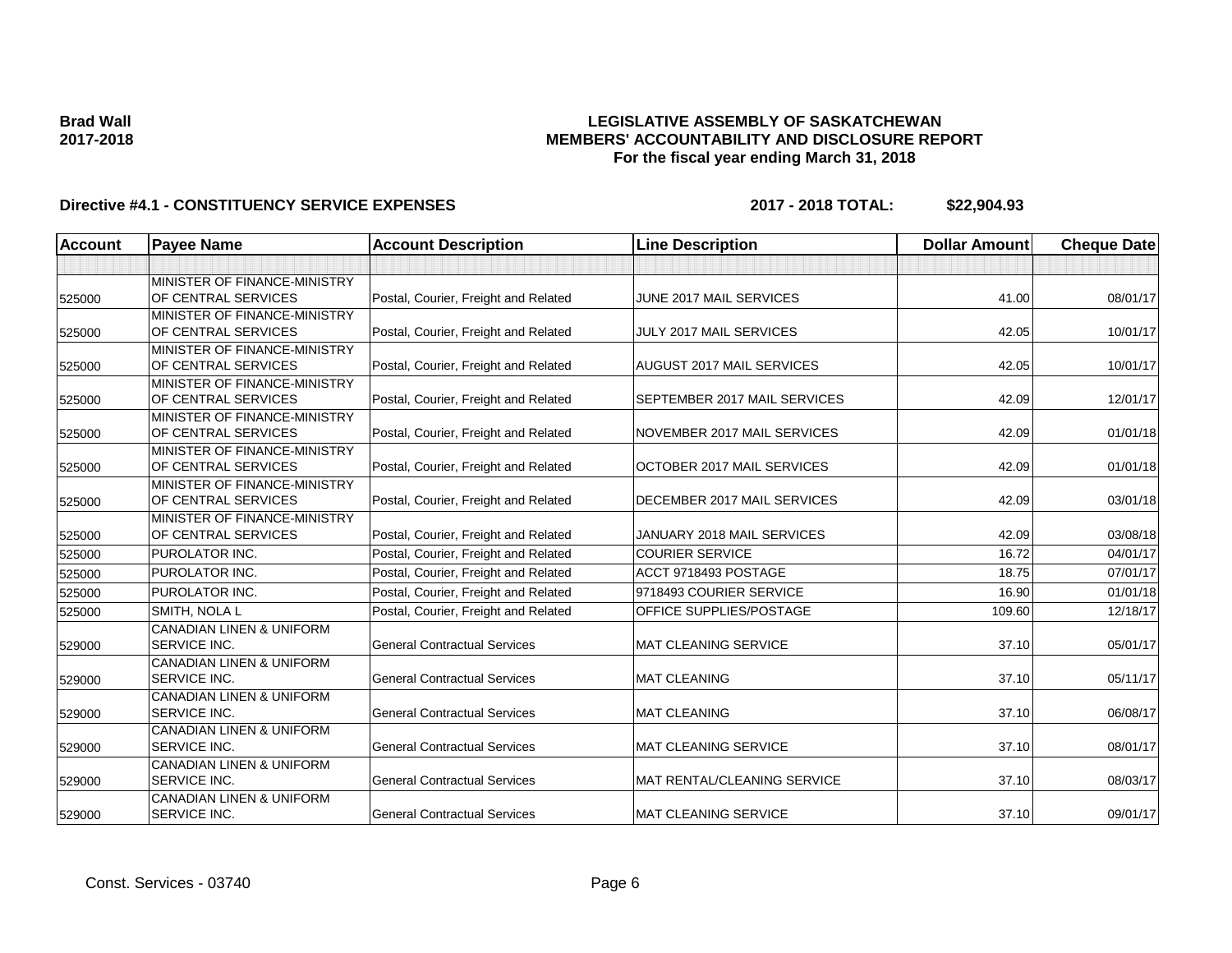### **LEGISLATIVE ASSEMBLY OF SASKATCHEWAN MEMBERS' ACCOUNTABILITY AND DISCLOSURE REPORT For the fiscal year ending March 31, 2018**

| <b>Account</b> | <b>Payee Name</b>                                          | <b>Account Description</b>          | <b>Line Description</b>     | <b>Dollar Amount</b> | <b>Cheque Date</b> |
|----------------|------------------------------------------------------------|-------------------------------------|-----------------------------|----------------------|--------------------|
|                |                                                            |                                     |                             |                      |                    |
|                | <b>CANADIAN LINEN &amp; UNIFORM</b>                        |                                     |                             |                      |                    |
| 529000         | <b>SERVICE INC.</b>                                        | <b>General Contractual Services</b> | <b>MAT CLEANING SERVICE</b> | 37.10                | 11/01/17           |
|                | <b>CANADIAN LINEN &amp; UNIFORM</b>                        |                                     |                             |                      |                    |
| 529000         | <b>SERVICE INC.</b>                                        | <b>General Contractual Services</b> | <b>MAT CLEANING SERVICE</b> | 37.10                | 11/01/17           |
|                | <b>CANADIAN LINEN &amp; UNIFORM</b>                        |                                     |                             |                      |                    |
| 529000         | <b>SERVICE INC.</b>                                        | <b>General Contractual Services</b> | <b>MAT CLEANING</b>         | 37.66                | 12/07/17           |
|                | <b>CANADIAN LINEN &amp; UNIFORM</b>                        |                                     |                             |                      |                    |
| 529000         | <b>SERVICE INC.</b>                                        | <b>General Contractual Services</b> | <b>MAT CLEANING</b>         | 37.66                | 01/01/18           |
| 529000         | <b>CANADIAN LINEN &amp; UNIFORM</b><br><b>SERVICE INC.</b> | <b>General Contractual Services</b> | <b>MAT CLEANING</b>         | 37.10                | 01/18/18           |
| 529000         | <b>GROSE, RHETT</b>                                        | <b>General Contractual Services</b> | <b>SNOW REMOVAL</b>         | 100.00               | 12/01/17           |
| 529000         | <b>GROSE, RHETT</b>                                        | <b>General Contractual Services</b> | SNOW REMOVAL - NO GST       | 132.50               | 01/01/18           |
| 529000         | MR. STUCCO                                                 | <b>General Contractual Services</b> | MARCH SNOW REMOVAL NO GST   | 80.00                | 04/01/17           |
|                | <b>PROFESSIONAL UPHOLSTERY &amp;</b>                       |                                     |                             |                      |                    |
| 529000         | <b>CARPET CLEANING</b>                                     | <b>General Contractual Services</b> | <b>CLEANING SERVICE</b>     | 389.71               | 05/20/17           |
| 529000         | <b>SASKABILITIES</b>                                       | <b>General Contractual Services</b> | SHREDDING - NO GST 32413    | 19.93                | 01/01/18           |
| 529000         | <b>SASKABILITIES</b>                                       | <b>General Contractual Services</b> | SHREDDING - NO GST          | 93.70                | 03/01/18           |
| 529000         | <b>SASKABILITIES</b>                                       | <b>General Contractual Services</b> | SHREDDING - NO GST          | 80.98                | 03/01/18           |
| 529000         | <b>SIGN HERE SIGNS &amp; PRINTING</b>                      | <b>General Contractual Services</b> | SIGN REMOVAL - NO GST       | 159.00               | 03/31/18           |
| 530300         | MARU GROUP CANADA INC.                                     | Primary Research/Focus group        | AD HOC CONSULTING - NO GST  | 607.15               | 07/01/17           |
| 530300         | <b>MARU GROUP CANADA INC.</b>                              | Primary Research/Focus group        | AD HOC CONSULTING - NO GST  | 646.74               | 01/01/18           |
| 530300         | <b>MARU GROUP CANADA INC.</b>                              | Primary Research/Focus group        | AD HOC CONSULTING - NO GST  | 632.97               | 03/01/18           |
|                | COLTS FOOTBALL ALUMNI AND                                  |                                     |                             |                      |                    |
| 530500         | <b>BOOSTER CLUB</b>                                        | Media Placement                     | <b>ADVERTISING</b>          | 500.00               | 08/29/17           |
| 530500         | <b>FABMAR COMMUNICATIONS LTD</b>                           | Media Placement                     | ADVERTISING - NO GST        | 52.16                | 03/01/18           |
| 530500         | <b>FABMAR COMMUNICATIONS LTD</b>                           | Media Placement                     | ADVERTISING - NO GST        | 52.16                | 03/01/18           |
|                | <b>GOLDEN WEST BROADCASTING</b>                            |                                     |                             |                      |                    |
| 530500         | LTD.                                                       | Media Placement                     | ADVERTISING - NO GST        | 34.23                | 03/01/18           |
|                | <b>GOLDEN WEST BROADCASTING</b>                            |                                     |                             |                      |                    |
| 530500         | LTD.                                                       | Media Placement                     | <b>ADVERTISING</b>          | 66.98                | 03/01/18           |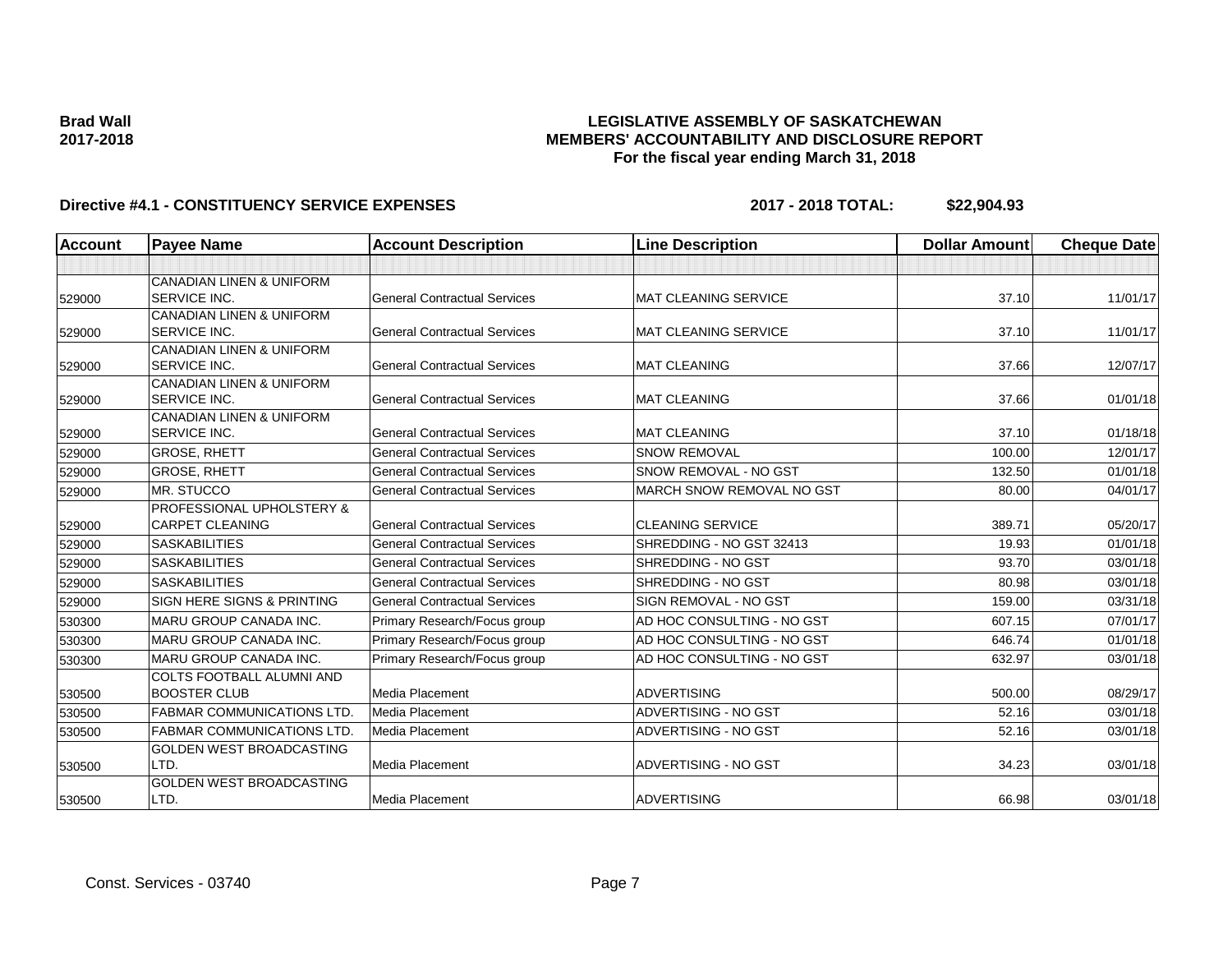## **LEGISLATIVE ASSEMBLY OF SASKATCHEWAN MEMBERS' ACCOUNTABILITY AND DISCLOSURE REPORT For the fiscal year ending March 31, 2018**

| <b>Account</b> | <b>Payee Name</b>                 | <b>Account Description</b>             | <b>Line Description</b>           | <b>Dollar Amount</b> | <b>Cheque Date</b> |
|----------------|-----------------------------------|----------------------------------------|-----------------------------------|----------------------|--------------------|
|                |                                   |                                        |                                   |                      |                    |
|                | <b>GOLDEN WEST BROADCASTING</b>   |                                        |                                   |                      |                    |
| 530500         | LTD.                              | Media Placement                        | ADVERTISING - NO GST              | 80.37                | 03/01/18           |
| 530500         | HARVARD BROADCASTING INC.         | Media Placement                        | <b>ADVERTISING</b>                | 159.70               | 03/01/18           |
|                | <b>JIM PATTISON BROADCAST</b>     |                                        |                                   |                      |                    |
| 530500         | <b>GROUP</b>                      | <b>Media Placement</b>                 | <b>ADVERTISING</b>                | 72.14                | 03/01/18           |
|                | <b>JIM PATTISON BROADCAST</b>     |                                        |                                   |                      |                    |
| 530500         | <b>GROUP</b>                      | Media Placement                        | <b>ADVERTISING</b>                | 69.07                | 03/01/18           |
| 530500         | <b>MEDICINE HAT NEWS</b>          | Media Placement                        | <b>ADVERTISING</b>                | 290.00               | 06/01/17           |
| 530500         | <b>MEDICINE HAT NEWS</b>          | Media Placement                        | <b>ADVERTISING</b>                | 580.00               | 09/01/17           |
| 530500         | RAWLCO RADIO LTD.                 | Media Placement                        | <b>ADVERTISING</b>                | 116.65               | 03/01/18           |
| 530500         | RAWLCO RADIO LTD.                 | Media Placement                        | <b>ADVERTISING</b>                | 76.74                | 03/01/18           |
| 530500         | RAWLCO RADIO LTD.                 | <b>Media Placement</b>                 | <b>ADVERTISING</b>                | 104.37               | 03/01/18           |
| 530500         | RAWLCO RADIO LTD.                 | Media Placement                        | <b>ADVERTISING</b>                | 76.74                | 03/01/18           |
|                | SWIFT CURRENT 57'S BASEBALL       |                                        |                                   |                      |                    |
| 530500         | <b>CLUB</b>                       | <b>Media Placement</b>                 | <b>ADVERTISING</b>                | 250.00               | 04/01/17           |
| 530500         | SWIFT CURRENT BRONCOS             | <b>Media Placement</b>                 | <b>ADVERTISING</b>                | 650.00               | 10/01/17           |
|                | SWIFT CURRENT DIAMOND             |                                        |                                   |                      |                    |
| 530500         | <b>ENERGY WILDCATS</b>            | Media Placement                        | <b>ADVERTISING</b>                | 475.00               | 10/01/17           |
| 530500         | <b>SWIFT CURRENT LEGIONNAIRES</b> | Media Placement                        | <b>ADVERTISING</b>                | 500.00               | 11/01/17           |
|                | <b>WESTERN PRODUCER</b>           |                                        |                                   |                      |                    |
| 530500         | <b>PUBLICATIONS</b>               | <b>Media Placement</b>                 | <b>ADVERTISING</b>                | 87.57                | 03/07/18           |
| 530900         | <b>CORPORATE EXPRESS</b>          | <b>Promotional Items</b>               | <b>SASK FLAGS</b>                 | 109.71               | 11/01/17           |
| 530900         | <b>WILDFLOWER FLORIST</b>         | <b>Promotional Items</b>               | FLORAL ARRANGEMENT NO GST         | 83.20                | 05/01/17           |
| 530900         | <b>WILDFLOWER FLORIST</b>         | <b>Promotional Items</b>               | FLORAL ARRANGEMENT - NO GST       | 83.20                | 01/01/18           |
|                |                                   | Deputy Minister/Ministry Head Business |                                   |                      |                    |
| 543201         | LEGISLATIVE FOOD SERVICE          | Expenses - Refreshments                | <b>STUDENT DRINKS</b>             | 41.34                | 06/01/17           |
| 555000         | <b>CORPORATE EXPRESS</b>          | Other Material and Supplies            | OFFICE SUPLIES 00852034           | 126.92               | 06/13/17           |
| 555000         | <b>CORPORATE EXPRESS</b>          | Other Material and Supplies            | OFFICE SUPPLIES 00852034          | 11.99                | 06/13/17           |
| 555000         | <b>CORPORATE EXPRESS</b>          | Other Material and Supplies            | MISC. & OFFICE SUPPLIES           | 55.42                | 07/01/17           |
| 555000         | <b>CORPORATE EXPRESS</b>          | Other Material and Supplies            | OFFICE SUPPLIES                   | 23.81                | 11/01/17           |
| 555000         | <b>CORPORATE EXPRESS</b>          | Other Material and Supplies            | <b>OFFICE &amp; MISC SUPPLIES</b> | 49.12                | 11/01/17           |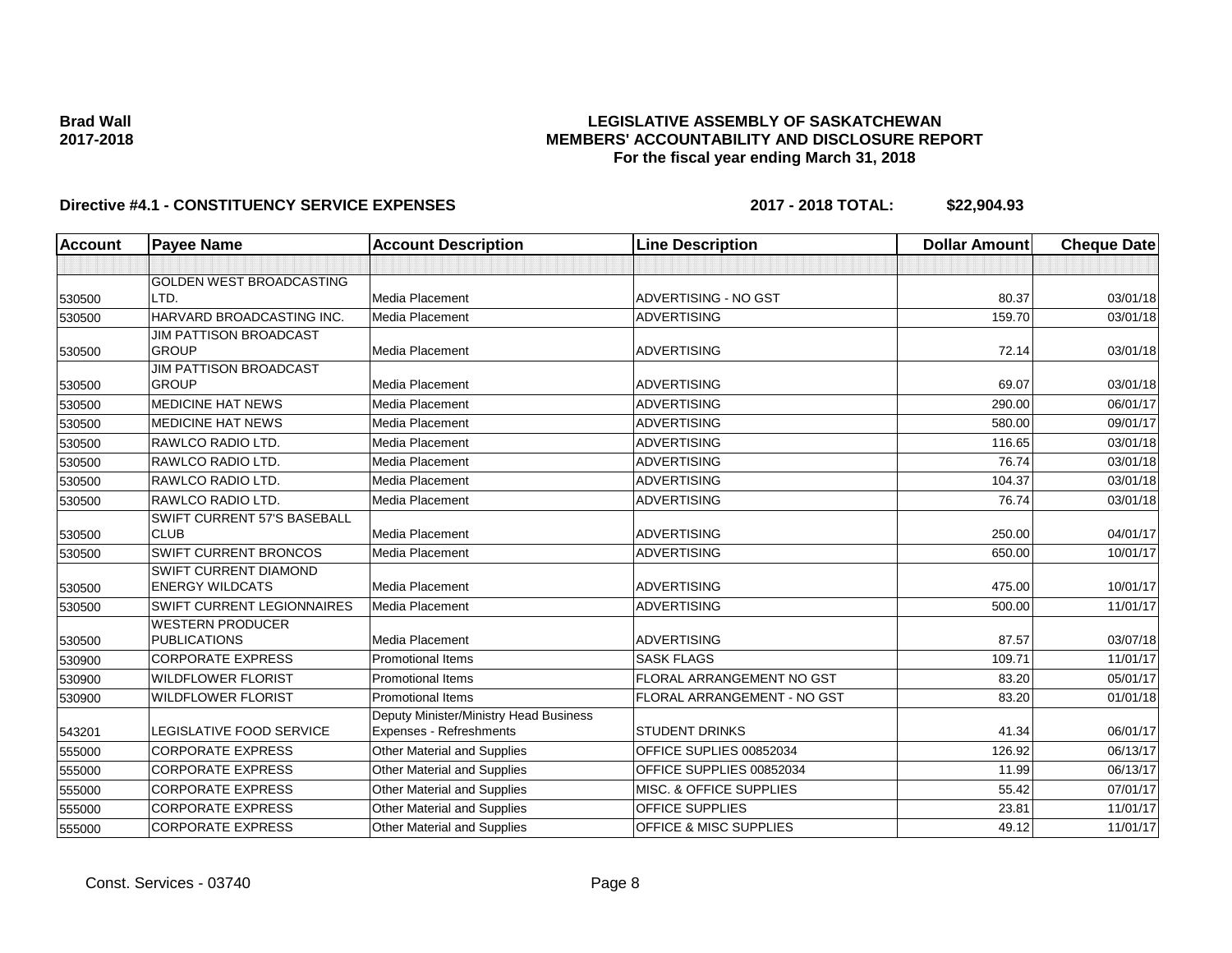### **LEGISLATIVE ASSEMBLY OF SASKATCHEWAN MEMBERS' ACCOUNTABILITY AND DISCLOSURE REPORT For the fiscal year ending March 31, 2018**

| Account | <b>Payee Name</b>                | <b>Account Description</b>  | <b>Line Description</b>           | <b>Dollar Amountl</b> | <b>Cheque Date</b> |
|---------|----------------------------------|-----------------------------|-----------------------------------|-----------------------|--------------------|
|         |                                  |                             |                                   |                       |                    |
| 555000  | <b>CORPORATE EXPRESS</b>         | Other Material and Supplies | <b>OFFICE SUPPLIES</b>            | 6.76                  | 11/01/17           |
| 555000  | <b>CORPORATE EXPRESS</b>         | Other Material and Supplies | <b>MISC &amp; OFFICE SUPPLIES</b> | 30.70                 | 11/09/17           |
| 555000  | <b>CORPORATE EXPRESS</b>         | Other Material and Supplies | <b>MISC &amp; OFFICE SUPPLIES</b> | 32.00                 | 01/02/18           |
| 555000  | <b>COUNTRY CLUB DISTRIBUTORS</b> | Other Material and Supplies | <b>BOTTLED WATER</b>              | 5.95                  | 05/01/17           |
| 555000  | <b>COUNTRY CLUB DISTRIBUTORS</b> | Other Material and Supplies | <b>BOTTLED WATER</b>              | 5.95                  | 05/10/17           |
| 555000  | <b>COUNTRY CLUB DISTRIBUTORS</b> | Other Material and Supplies | <b>BOTTLED WATER</b>              | 5.95                  | 06/08/17           |
| 555000  | <b>COUNTRY CLUB DISTRIBUTORS</b> | Other Material and Supplies | <b>BOTTLED WATER</b>              | 5.95                  | 08/01/17           |
| 555000  | <b>COUNTRY CLUB DISTRIBUTORS</b> | Other Material and Supplies | <b>BOTTLED WATER</b>              | 5.95                  | 09/01/17           |
| 555000  | <b>COUNTRY CLUB DISTRIBUTORS</b> | Other Material and Supplies | <b>BOTTLED WATER</b>              | 5.95                  | 10/01/17           |
| 555000  | <b>COUNTRY CLUB DISTRIBUTORS</b> | Other Material and Supplies | <b>BOTTLED WATER</b>              | 5.95                  | 01/05/18           |
| 555000  | HBI OFFICE PLUS INC.             | Other Material and Supplies | OFFICE SUPPLIES 12726             | 188.14                | 06/14/17           |
| 555000  | <b>SMITH, NOLA L</b>             | Other Material and Supplies | <b>OFFICE SUPPLIES/POSTAGE</b>    | 14.73                 | 12/18/17           |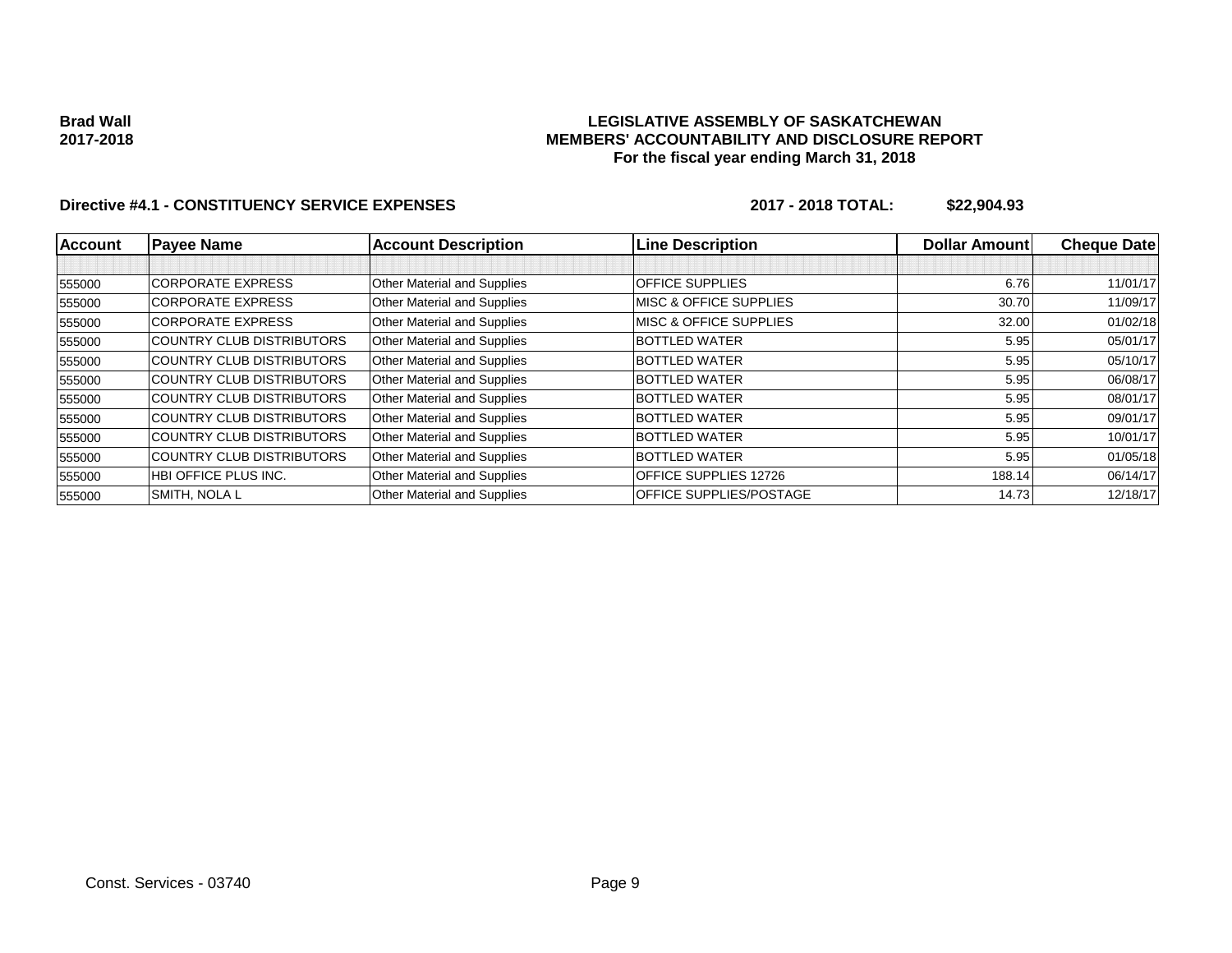**LEGISLATIVE ASSEMBLY OF SASKATCHEWAN MEMBERS' ACCOUNTABILITY AND DISCLOSURE REPORT For the fiscal year ending March 31, 2018**

## Directive #6 - CONSTITUENCY ASSISTANT EXPENSES 2017 - 2018 TOTAL: \$48,651.50

| <b>Account</b> | <b>Payee Name</b>     | <b>Account Description</b> | <b>Dollar Amount</b> | <b>Cheque Date</b> |
|----------------|-----------------------|----------------------------|----------------------|--------------------|
|                |                       |                            |                      |                    |
| 513000         | SMITH, NOLA L         | Out-of-Scope Permanent     | 1801.03              | 04/11/17           |
| 513000         | SMITH, NOLA L         | Out-of-Scope Permanent     | $-1,801.03$          | 04/11/17           |
| 513000         | SMITH, NOLA L         | Out-of-Scope Permanent     | 1,871.20             | 04/25/17           |
| 513000         | SMITH, NOLA L         | Out-of-Scope Permanent     | 1,801.03             | 05/09/17           |
| 513000         | SMITH, NOLA L         | Out-of-Scope Permanent     | 1,801.03             | 05/24/17           |
| 513000         | SMITH, NOLA L         | Out-of-Scope Permanent     | 1871.2               | 06/06/17           |
| 513000         | SMITH, NOLA L         | Out-of-Scope Permanent     | 1,836.12             | 06/20/17           |
| 513000         | SMITH, NOLA L         | Out-of-Scope Permanent     | 1871.2               | 07/05/17           |
| 513000         | SMITH, NOLA L         | Out-of-Scope Permanent     | 1,871.20             | 07/18/17           |
| 513000         | SMITH, NOLA L         | Out-of-Scope Permanent     | 1,871.20             | 08/01/17           |
| 513000         | SMITH, NOLA L         | Out-of-Scope Permanent     | 1801.03              | 08/15/17           |
| 513000         | SMITH, NOLA L         | Out-of-Scope Permanent     | 1,871.20             | 08/29/17           |
| 513000         | SMITH, NOLA L         | Out-of-Scope Permanent     | 1,824.42             | 09/12/17           |
| 513000         | SMITH, NOLA L         | Out-of-Scope Permanent     | 1765.95              | 09/26/17           |
| 513000         | SMITH, NOLA L         | Out-of-Scope Permanent     | 1,871.20             | 10/11/17           |
| 513000         | SMITH, NOLA L         | Out-of-Scope Permanent     | 1,871.20             | 10/24/17           |
| 513000         | SMITH, NOLA L         | Out-of-Scope Permanent     | 1,871.20             | 11/07/17           |
| 513000         | SMITH, NOLA L         | Out-of-Scope Permanent     | 1871.2               | 11/21/17           |
| 513000         | SMITH, NOLA L         | Out-of-Scope Permanent     | 1,871.20             | 12/05/17           |
| 513000         | SMITH, NOLA L         | Out-of-Scope Permanent     | 1,871.20             | 12/19/17           |
| 513000         | SMITH, NOLA L         | Out-of-Scope Permanent     | 1,871.20             | 01/03/18           |
| 513000         | SMITH, NOLA L         | Out-of-Scope Permanent     | 1,871.20             | 01/16/18           |
| 513000         | SMITH, NOLA L         | Out-of-Scope Permanent     | 1,871.20             | 02/01/18           |
| 513000         | SMITH, NOLA L         | Out-of-Scope Permanent     | 2616.79              | 02/13/18           |
| 513000         | SMITH, NOLA L         | Out-of-Scope Permanent     | 753.93               | 04/10/18           |
| 514000         | ANDREAS, KATHERINE A. | Casual/Term                | 184.97               | 04/11/17           |
| 514000         | ANDREAS, KATHERINE A. | Casual/Term                | $-184.97$            | 04/11/17           |
| 514000         | ANDREAS, KATHERINE A. | Casual/Term                | 117.71               | 05/24/17           |
| 514000         | ANDREAS, KATHERINE A. | Casual/Term                | 235.42               | 07/18/17           |

**Brad Wall 2017-2018**